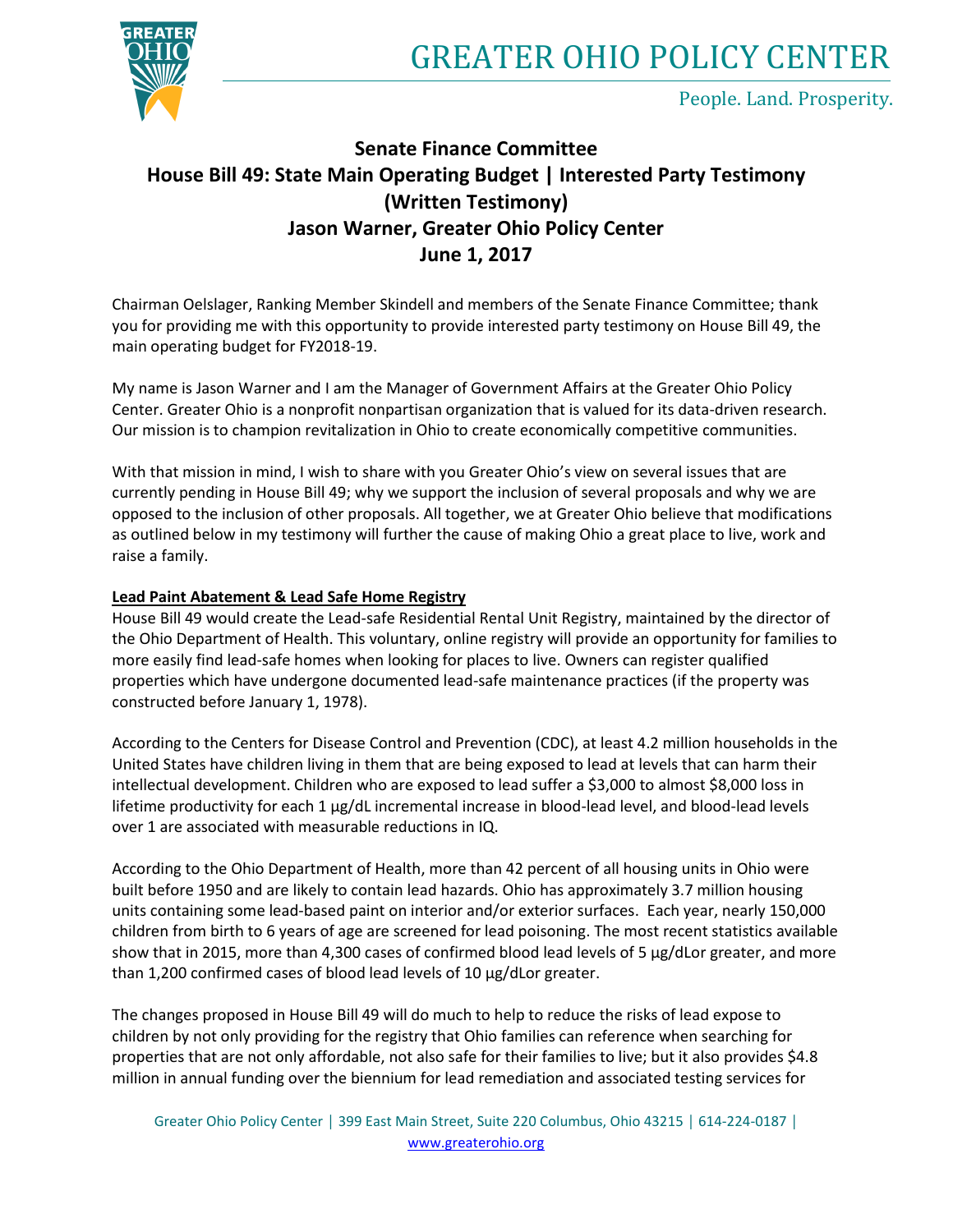homes under lead hazard orders, ensuring that more properties are made safe for families, and their children.

Greater Ohio Policy Center supports policies and practices that help to revitalize neighborhoods in Ohio's cities so that they attract people and thrive economically. It is our firm belief that the adoption of this proposal will help achieve that goal. That is why Greater Ohio supports the creation of the Lead-safe Residential Rental Unit Registry and the funding of lead remediation programs over the next two years as proposed in House Bill 49.

The Ohio House included an amendment to House Bill 49 that requires the Ohio Department of Health to be the "sole and exclusive authority to compel, prohibit, license or regulate lead abatement activities in Ohio, including licensing of lead abatement professionals and excepting only those activities for which oversight has been delegated by the ORC to boards of health." This amendment has raised considerable concern in Toledo and Cleveland; those cities have recently been raised standards to exceed those of the state. Greater Ohio has concerns with this change, believing that the state should not do anything to overrule municipal home rule authority concerning health and safety standards – especially when those standards are strengthening those of the state. We would respectfully request that this amendment be withdrawn from House Bill 49.

## **Medicaid Managed Care Organization – Sales Tax**

Recently, the federal Center for Medicare and Medicaid Services (CMS) issued a directive that Ohio cannot continue applying state and local sales taxes on the premiums of Medicaid Managed Care Organizations (MCO's). House Bill 49 provides a new service fee to be charged to make the state whole, ensuring that equivalent proceeds from the current sales tax are made up through the new fee. Unfortunately, the bill also only provides partial, temporary financial relief to counties and transit agencies to make up for the funding lost from the local sales taxes currently administered to MCO's.

Revenue lost through the elimination of the MCO sales tax will significantly impact Ohio counties and transit agencies, resulting in the likely need for significant cuts in services. Greater Ohio Policy Center shares the concerns that have been raised about this cut and the effects will have and encourages the Senate to do what can be done to help hold harmless counties and transit agencies to ensure Ohioans are not adversely impacted by reduced or eliminated services they have come to rely upon.

#### **Motor Fuel Tax / Fuel Tax Transparency**

Among the changes made by the House of Representatives during the budget process there was the inclusion of an amendment that would mandate stickers be affixed to retail service station pumps displaying the rates of federal and state taxes applicable to gasoline and diesel fuel. These stickers would be produced and distributed by the Ohio Department of Agriculture at an unknown cost to the state. Stickers would be delivered to the local sealers who are responsible for inspecting gas station pumps. All pumps would be required to have the stickers affixed within 14 months of the bills effective date. Stickers would need to be replaced if damaged or in the state of federal tax rates change.

Greater Ohio Policy Center opposes the inclusion of this provision in House Bill 49. At a time when the legislature is looking to reduce spending and cutting funding to a number of important and crucial programs across the board, GOPC does not believe that it makes sense to include a new mandate that does not have a fixed cost associated with it. Greater Ohio respectfully requests that the Senate remove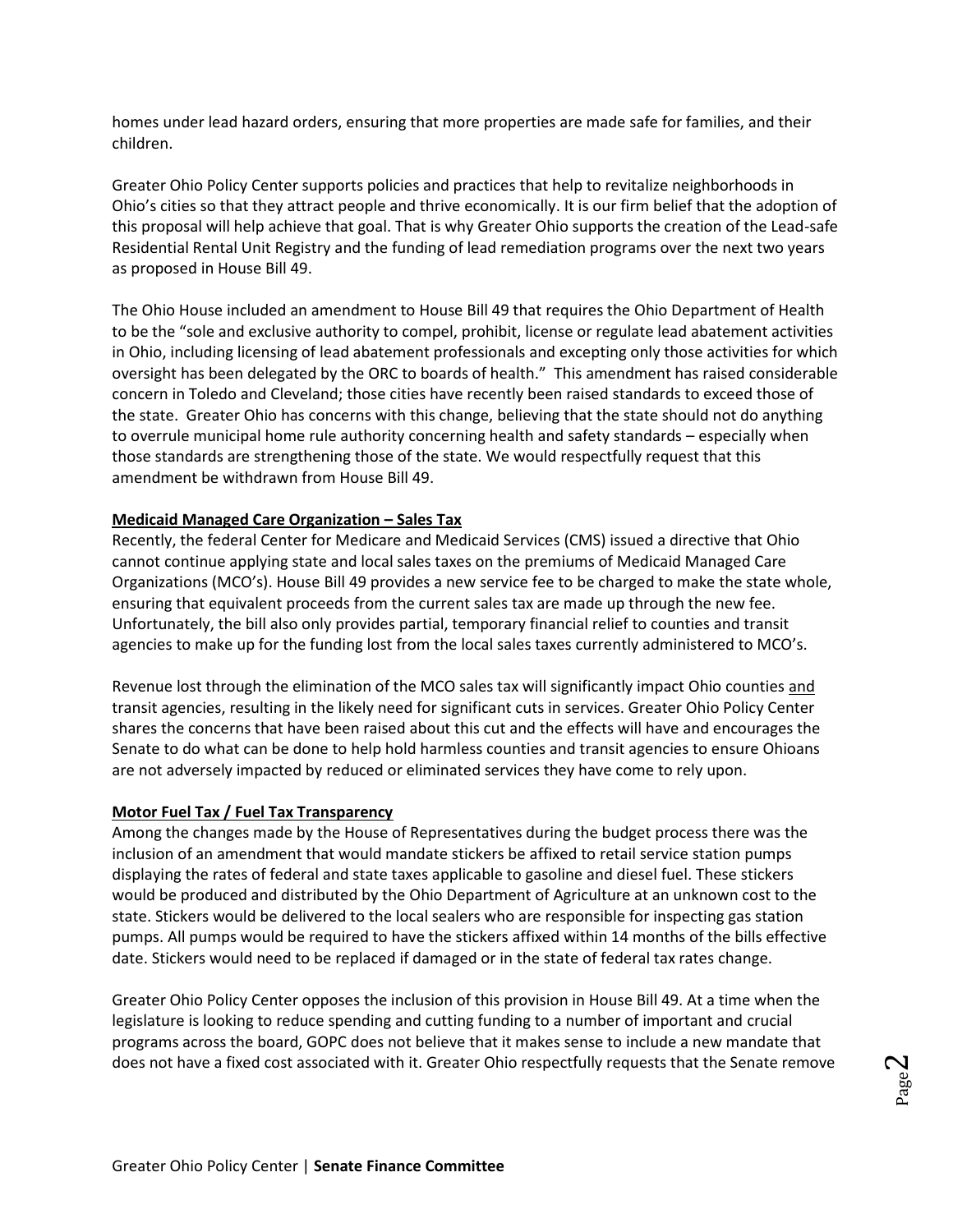this provision and allow a pending bill in the House to continue to be more thoroughly vetted as part of the legislative process.

#### **Public Transit Funding**

Another change made by the House included an 11 percent reduction in funding for both fiscal years 2018 and 2019 to the public transit line item. This line item provides funding for the Public Transit Grant Program, as well as the Elderly and Disabled Fare Assistance Program.

Between 2008 and 2013 (the last year statistics are available), Elderly and Disabled riders accounted for an average of 16.2 million trips on public transportation per year. This accounts for nearly 14 percent of all riders on public transportation over that same time period. Between 2012 and 2013, Elderly and Disabled ridership rose across the state from 15.9 million to 16.4 million rides. With the states over-60 population expected to increase by more than 4 percent between now and 2030, is now really the time to further cut a vital lifeline to this increasing population?

This line item has seen an overall reduction of more than 68 percent, a real dollar reduction of nearly \$18 million since FY2000. That is why Greater Ohio opposes the reduction of funding to the Public Transit Line Item in House Bill 49 and requests that funding be restored to the flat (\$7,309,348) level as was originally proposed in the as-introduced version of the bill.

## **Brownfield Redevelopment**

Finally, I have a request for the inclusion of an amendment, which comes with no requested funding from the General Revenue Fund.

The intent of the amendment is to provide an additional tool to help redevelop environmentally contaminated brownfield sites in Ohio. Brownfields are contaminated former industrial or commercial facilities that have been closed and/or abandoned. These properties create blight in many communities throughout the state and are often obstacles to community redevelopment plans.

The amendment would change Chapter 725 of the Ohio Revised Code governing Urban Renewal Projects. In an urban renewal project, a municipality and a developer create a development agreement to mitigate blighted area. After development begins, the property owner makes service payments in lieu of taxes, based on the increased valuation of the property. Service payments support bonds that have been issued to support redevelopment costs. The amendment makes it absolutely clear that environmental remediation is an allowable cost whether the land is publicly or privately owned, and allows the semiannual service payment amount to exceed the foregone real estate taxes on the improvements, if the parties to the development agreement agree. This latter provision would better accommodate the cleanup of very highly contaminated sites. (The difference would be made up with charges passed through to tenants or from other project revenue.)

This permissive amendment will make the urban renewal projects law easier to use for contaminated brownfield sites. Urban Renewal Projects remain voluntary agreements between cities and developers.

Greater Ohio Policy Center has long supported policies that support brownfield cleanup and redevelopment as necessary to bolstering the state's economic competitiveness. Further, redeveloping Ohio's brownfields sites have the added benefit of preserving Ohio's farmland and open space, helping to protect Ohio's leading economic generator, our agricultural economy.